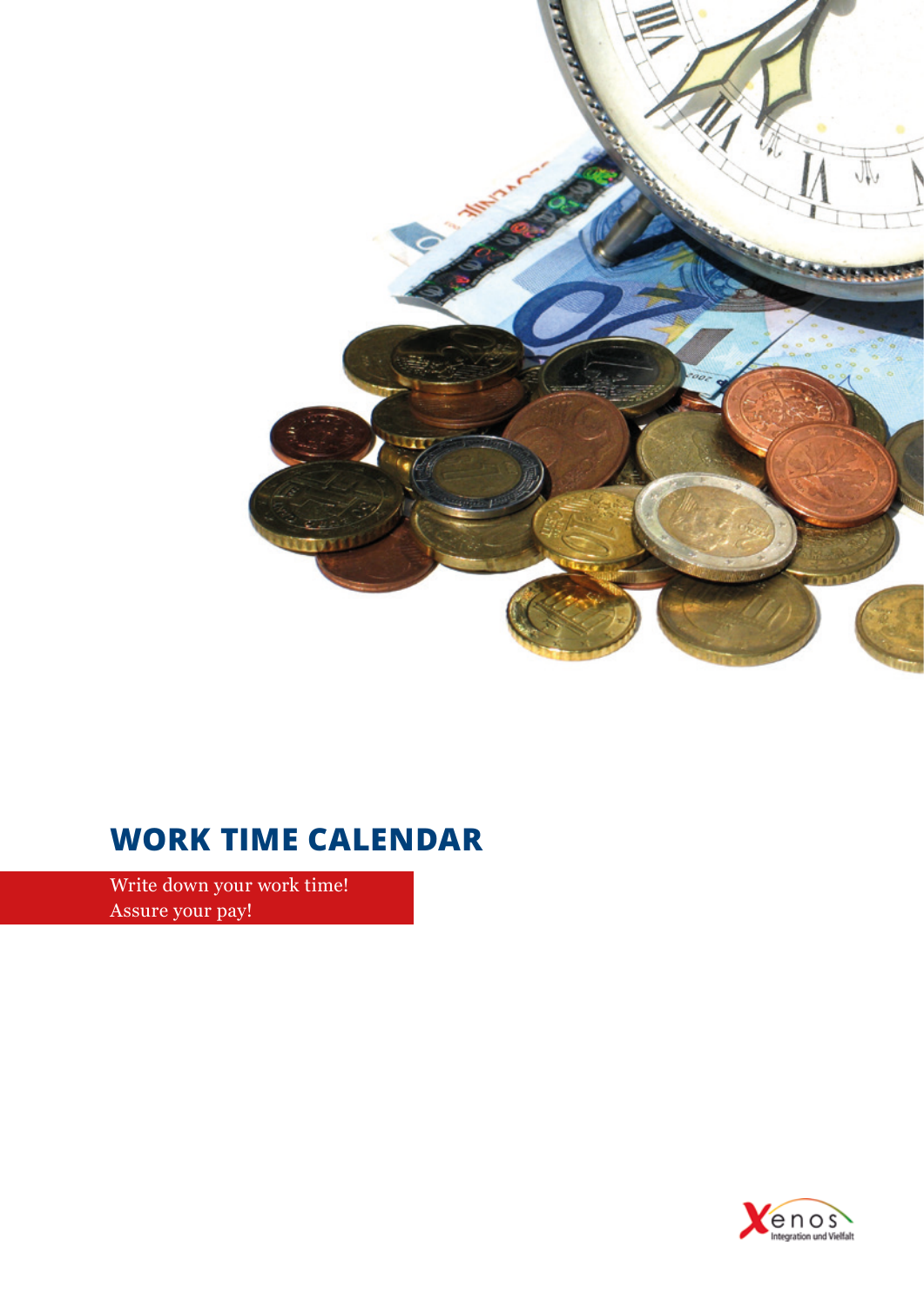| <b>WORK TIME CALENDAR</b>   | sichthar<br><sup>(</sup> Fundesministerium<br>Für Arbeit und Sozialea<br>FSF<br>Bündnis gegen Monschenhandel<br><b>Connectiveben Seviation</b><br><b>Jur Arbeitsausbeutung</b><br>EUROPÄISCHE UNION<br>für Dautschland |  |
|-----------------------------|------------------------------------------------------------------------------------------------------------------------------------------------------------------------------------------------------------------------|--|
|                             |                                                                                                                                                                                                                        |  |
| THIS CALENDAR BELONGS TO    | <b>NAME</b><br>SURNAME                                                                                                                                                                                                 |  |
| <b>ADDRESS</b>              | <b>STREET NUMBER</b><br>POSTAL CODE<br><b>CITY</b>                                                                                                                                                                     |  |
| <b>EMPLOYED AT</b>          | NAME OF COMPANY                                                                                                                                                                                                        |  |
| <b>COMMENCEMENT OF WORK</b> | DATE                                                                                                                                                                                                                   |  |
| <b>PAYMENT</b>              | <b>IN EUROS</b>                                                                                                                                                                                                        |  |
| <b>AGREEMENT DATE</b>       | DATE                                                                                                                                                                                                                   |  |
| <b>WITNESS (IF ORAL)</b>    | <b>NAME</b><br>SURNAME                                                                                                                                                                                                 |  |
| <b>OTHER</b>                |                                                                                                                                                                                                                        |  |

### important Information

#### $\triangleright$  WRITE DOWN YOUR WORKING HOURS!

Basically, your boss is legally obligated to document your working hours. Still, you should stay on the safe side: Write down your working hours in this calendar, as well as work instructions, overtime, wage payments, etc. This will help you to prove your claims in case of conflicts. If you work with a business license, you have to write an invoice with your working hours and hand them to your boss in order to get paid!

#### COLLECT EVIDENCE!

SMS, letters, e-mails from your boss can help you in an emergency to prove your work. Take pictures with your mobile phone of you at your workplace or of company signs.

#### DON'T BE INTIMIDATED!

Don't sign anything that you don't understand (e.g. contracts, pay slips, blank forms) Your boss can't force you in any legal way to do so. You have rights – even without papers.

#### $\triangleright$  JOIN FORCES WITH OTHER COLLEAGUES!

Together you are stronger. Colleagues can help you by witnessing your performance on the job. Write down their addresses and telephone numbers, in order to be able to contact them later. Try to hold discussions with your boss in their presence. They can testify the agreements made.

#### $\triangleright$  TRADE UNION AND COUNSELLING CENTRES CAN HELP YOU!

On the back you'll find contact persons that are on your side and can support you with problems at work. Ask for trade union offices near you.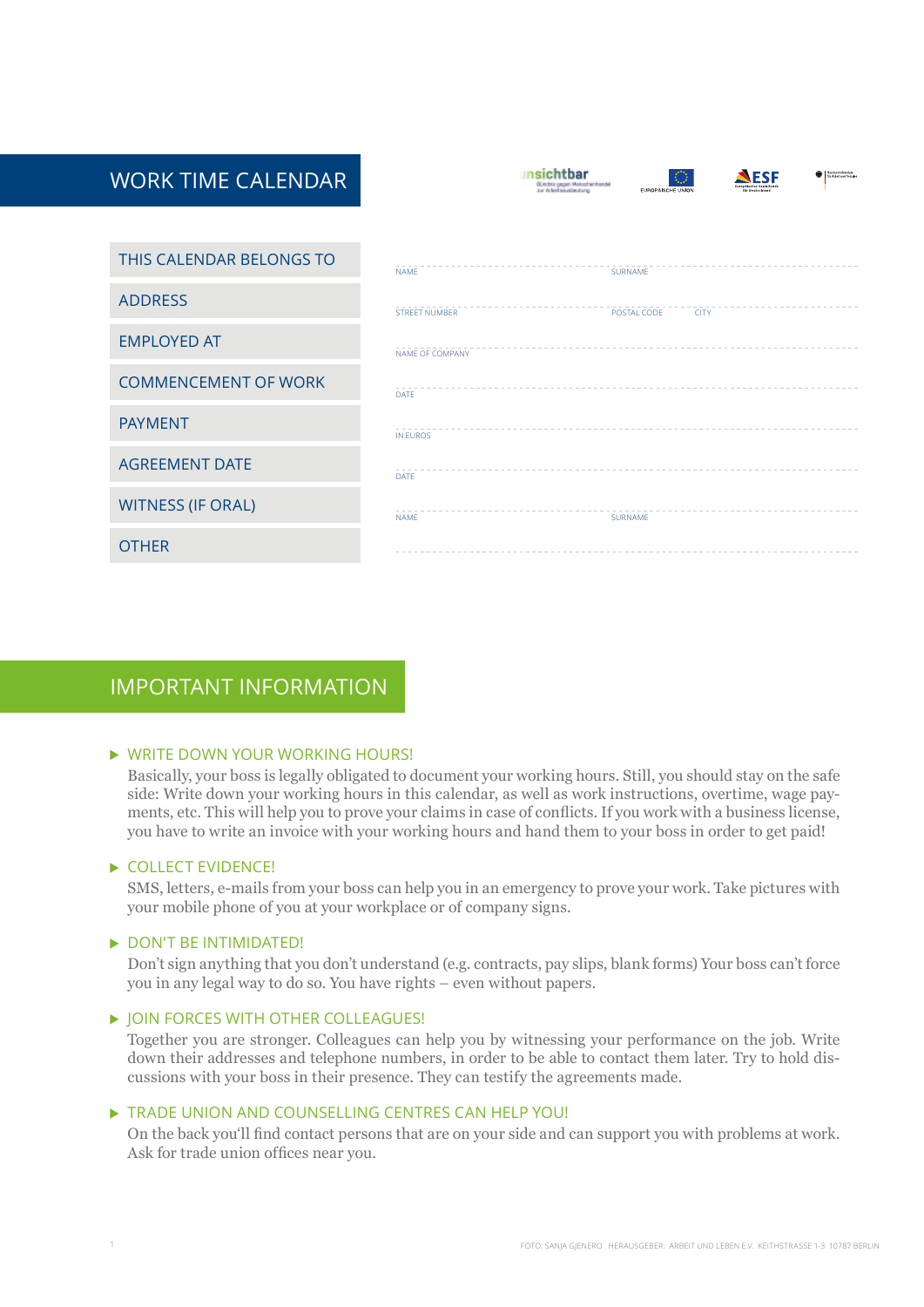## YOUR RIGHTS

#### **MINIMUM WAGES**

In Germany there exist statutory agreed minimum wages in certain branches (e.g. construction, commercial cleaning, and temporary work). You can find them on http://www.wageindicator.org/main/ minimum-wages/germany

#### $\blacktriangleright$  PAY SLIP

Your boss is legally obliged to hand you written pay slips every month. They have to entail the number of hours worked or the agreed gross monthly wage, the paid wage tax as well as the final amount paid to you.

#### $\triangleright$  OVERTIME

Overtime must be arranged with your boss in addition and always be paid.

#### SICKNESS, PENSION AND UNEMPLOYMENT

Your boss is obligated to pay for you contributions to sickness, pension and unemployment. They must be visible on your payroll.

#### ▶ WAGE DEDUCTIONS

Wage deductions for recruitment, travel, accommodation, etc., must be agreed in advance between you and your boss e.g. in the employment contract. Otherwise, it is against the law and you can take action against it.

#### CONTRACT PENALTY

If you resign yourself, your boss may require from you in rare cases, a contract penalty. In such cases, you might ask for help at a counselling centre. The resignation has to be in written form.

#### **DISMISSED**

If you are dismissed, your boss has to generally comply with a certain time frame. If you do not want to accept the dismissal, you must file a complaint to the Labour Court within **three weeks** after receipt of the notice. Ask a lawyer or the trade union for support.

#### SICKNESS

Even if you're sick and you cannot work, your boss has to pay your wage. Ask the doctor to issue a medical certificate for you and give it to your boss.

#### WORK ACCIDENT

If you have a work accident, you are protected by the statutory accident insurance. Tell the doctor that you had an accident at work. Keep records how it has come to the accident and who can bear witness to it.

#### PROTECTIVE CLOTHING

In general, your boss is responsible to provide the necessary protective clothing, when you perform hazardous work, e.g. in construction. He is not allowed to charge you for it.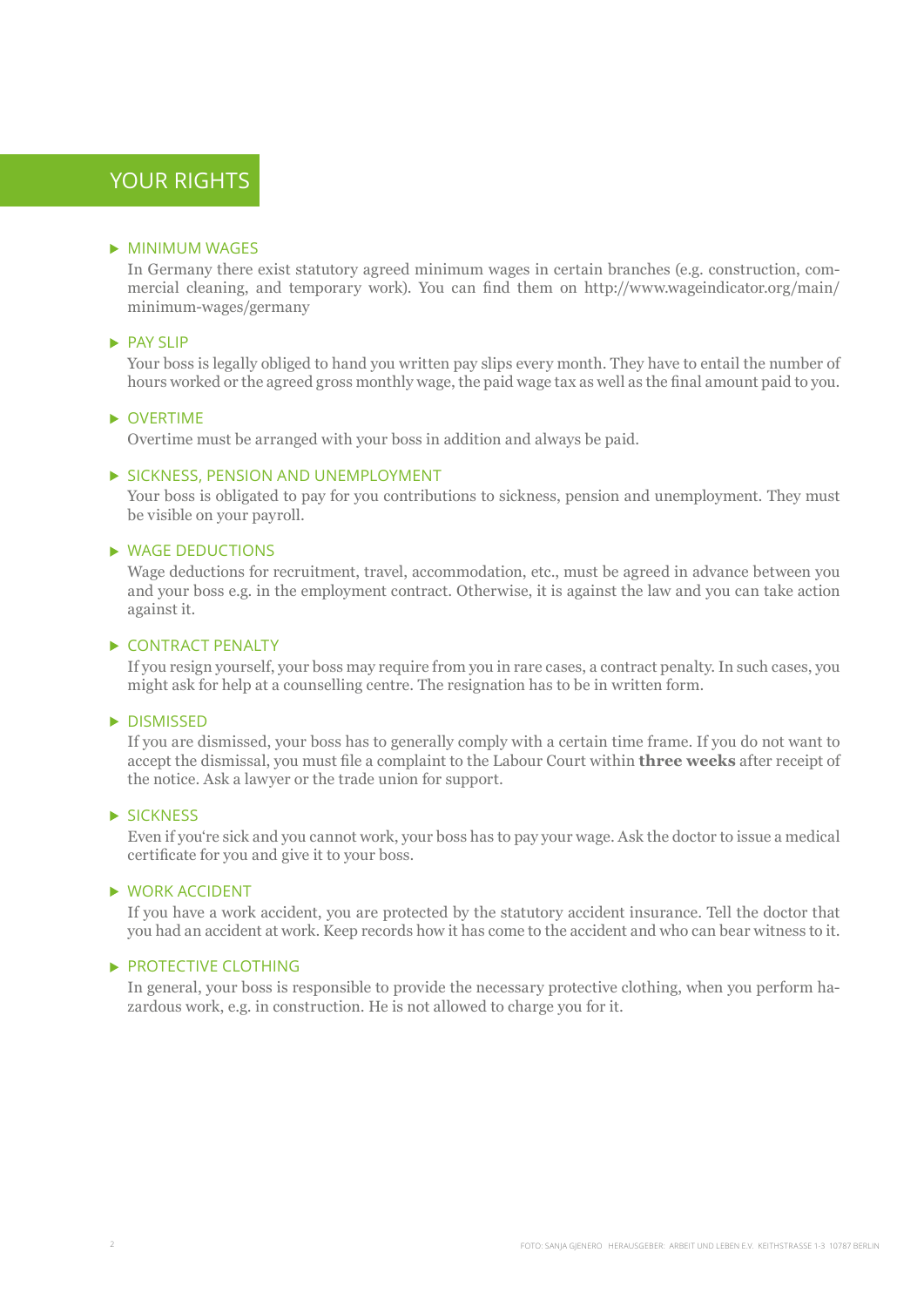### Trafficking into Labour Exploitation?

- ▶ HAVE YOU BEEN DECEIVED OR MISLEAD REGARDING YOUR WORK AND WORKING CONDITIONS BY YOUR BOSS?
- Have you been put under pressure, threatened or forced to work overtime? Do you have to do dangerous work against your will?
- ARE YOU RESTRAINED TO CONTACT OTHER PERSONS OR LOCKED UP?
- DID YOU HAVE TO HAND YOUR PASSPORT TO YOUR BOSS?
- ARE YOU A VICTIM OF PHYSICAL OR PSYCHIC VIOLENCE?

Then it may be that your boss is liable of trafficking for labour exploitation. As a victim you are entitled to additional rights and support. Contact a counselling centre or a union, inform your friends about your situation or alternatively colleagues you trust.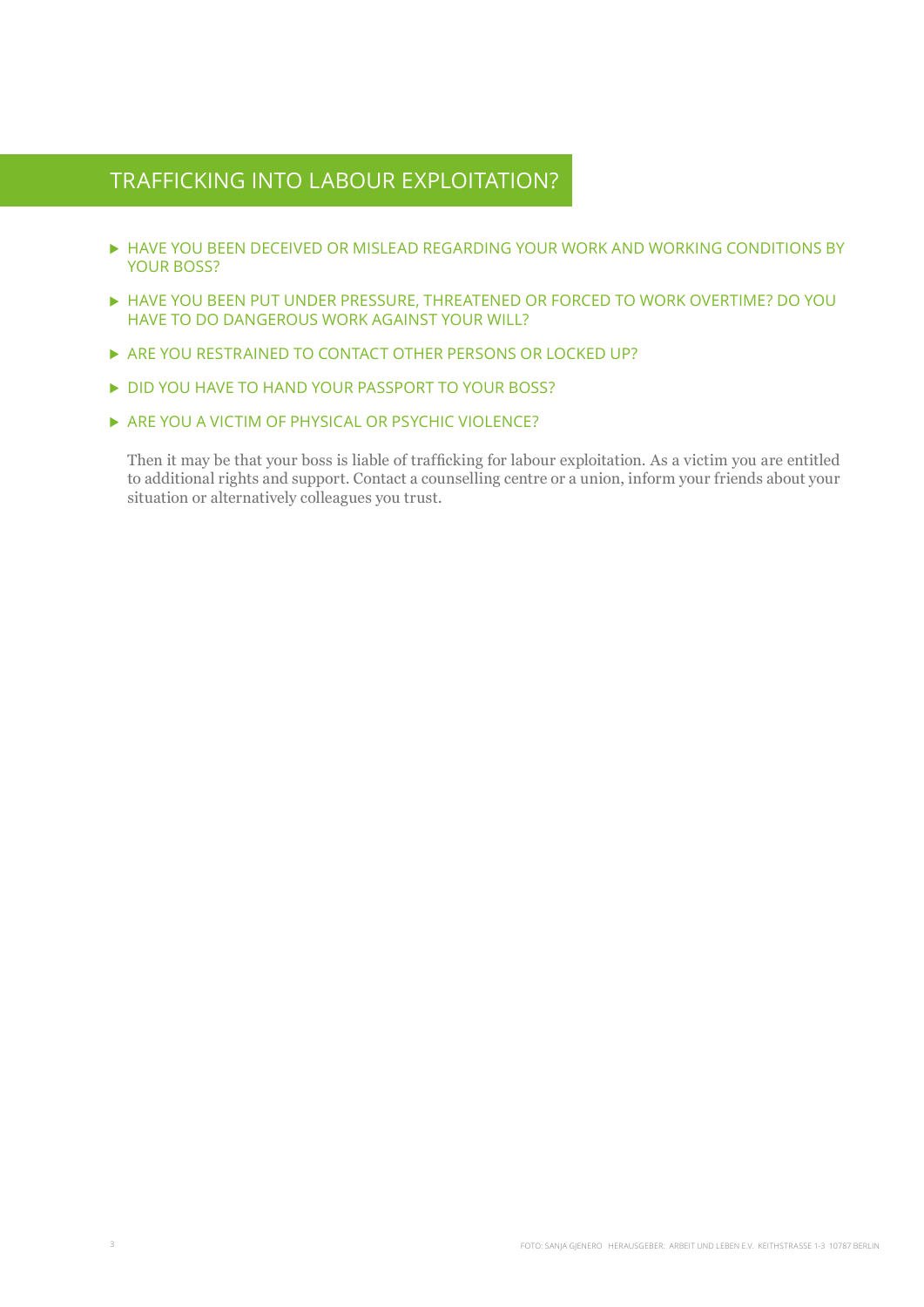## insTrucTions for The calendar

This calendar helps you to document important information about your employment. Keep it safe.

#### START / FND

Write down when you first started to work and when you have stopped.

#### $\blacktriangleright$  BREAKS

Write down the duration of your breaks. As of six hours worked, you are entitled to a break of at least 30 minutes.

#### working hours

Compute how long you have worked on that day. If you have worked more than contractually agreed, it's overtime.

#### ▶ IOB LOCATION / ADDRESS

Write down the city, street and house number of your workplace, if you don't know the address, write down distinctive shop names or buildings in the neighbourhood.

#### TYPE OF WORK

Describe the work that you have done.

#### wages acTually paid

Write down how much money you received from whom. Who can testify it?

#### $\blacktriangleright$  SIGNATURE

Ask for a signature underneath your indications, ideally from your boss. Alternatively, ask colleagues at your workplace, even if they work for another company. Write down their names and contact details.

#### $\triangleright$  NOTES

Add here any other information about your work, e.g. alternating work places, long travel hours, holidays or sickness, and to whom you have reported your sickness.

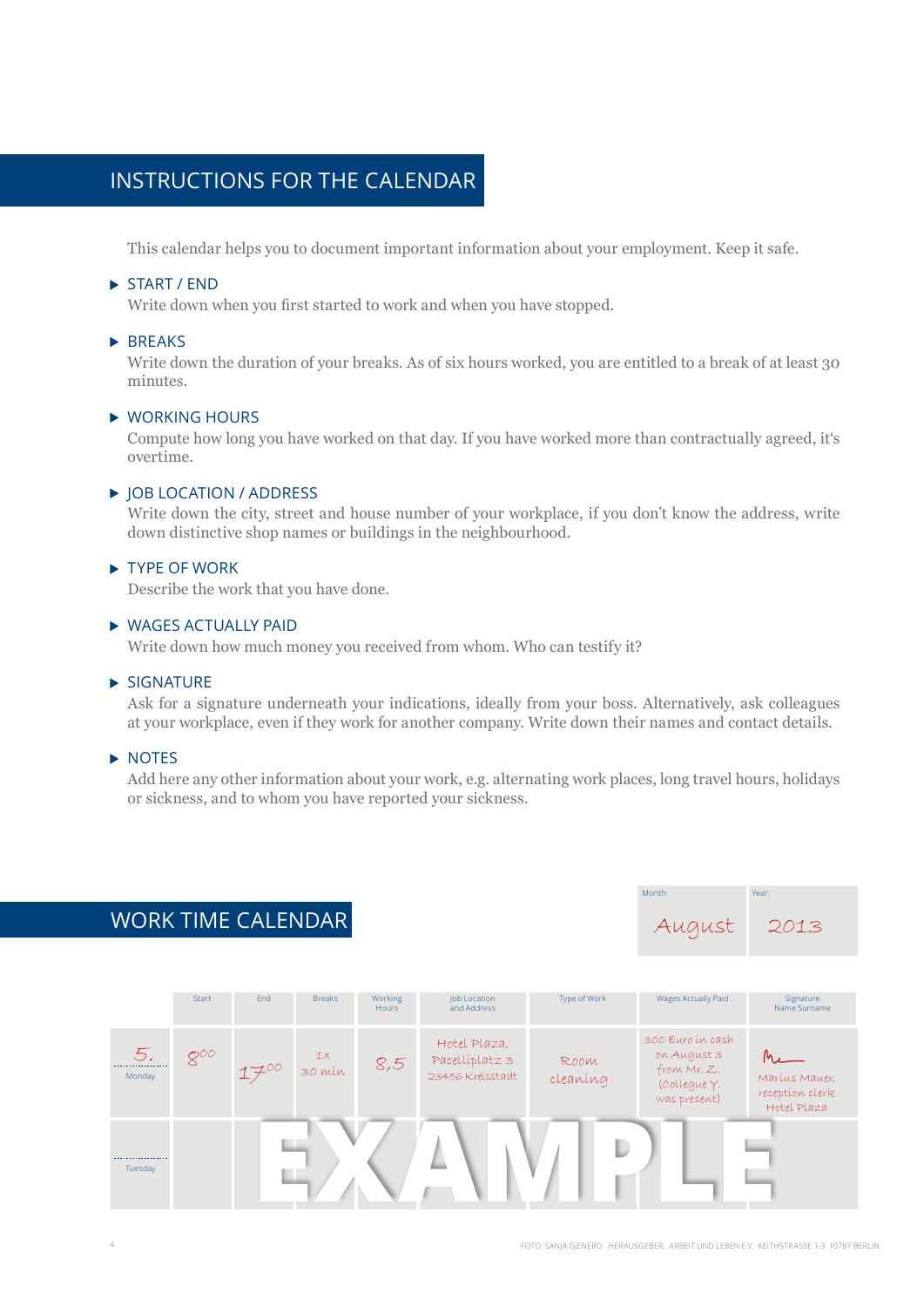| Month: | Year: |
|--------|-------|
|        |       |
|        |       |

|                | Start | End | <b>Breaks</b> | Working<br>Hours | Job Location<br>and Address | Type of Work | Wages Actually Paid | Signature<br>Name Surname |
|----------------|-------|-----|---------------|------------------|-----------------------------|--------------|---------------------|---------------------------|
| <br>Monday     |       |     |               |                  |                             |              |                     |                           |
| <br>Tuesday    |       |     |               |                  |                             |              |                     |                           |
| .<br>Wednesday |       |     |               |                  |                             |              |                     |                           |
| .<br>Thursday  |       |     |               |                  |                             |              |                     |                           |
| .<br>Friday    |       |     |               |                  |                             |              |                     |                           |
| .<br>Saturday  |       |     |               |                  |                             |              |                     |                           |
| <br>Sunday     |       |     |               |                  |                             |              |                     |                           |
| Notes          |       |     |               |                  |                             |              |                     |                           |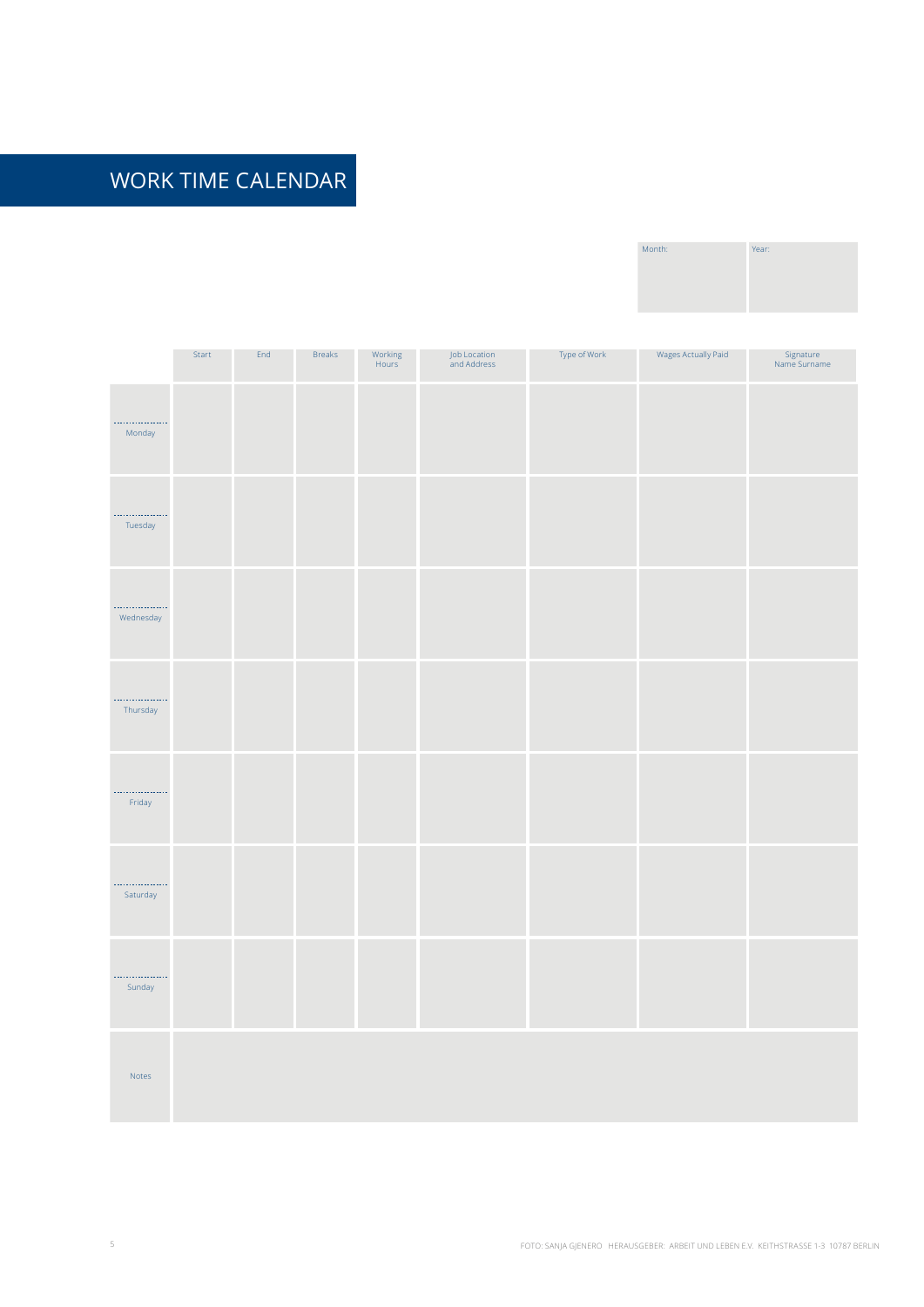| Month: | Year: |
|--------|-------|
|        |       |
|        |       |

|                            | Start | End | <b>Breaks</b> | Working<br>Hours | Job Location<br>and Address | Type of Work | Wages Actually Paid | Signature<br>Name Surname |
|----------------------------|-------|-----|---------------|------------------|-----------------------------|--------------|---------------------|---------------------------|
| .<br>Monday                |       |     |               |                  |                             |              |                     |                           |
| <br>Tuesday                |       |     |               |                  |                             |              |                     |                           |
| .<br>Wednesday             |       |     |               |                  |                             |              |                     |                           |
| .<br>Thursday              |       |     |               |                  |                             |              |                     |                           |
| .<br>Friday                |       |     |               |                  |                             |              |                     |                           |
| .<br>Saturday              |       |     |               |                  |                             |              |                     |                           |
| .<br>Sunday                |       |     |               |                  |                             |              |                     |                           |
| $\operatorname{\sf Notes}$ |       |     |               |                  |                             |              |                     |                           |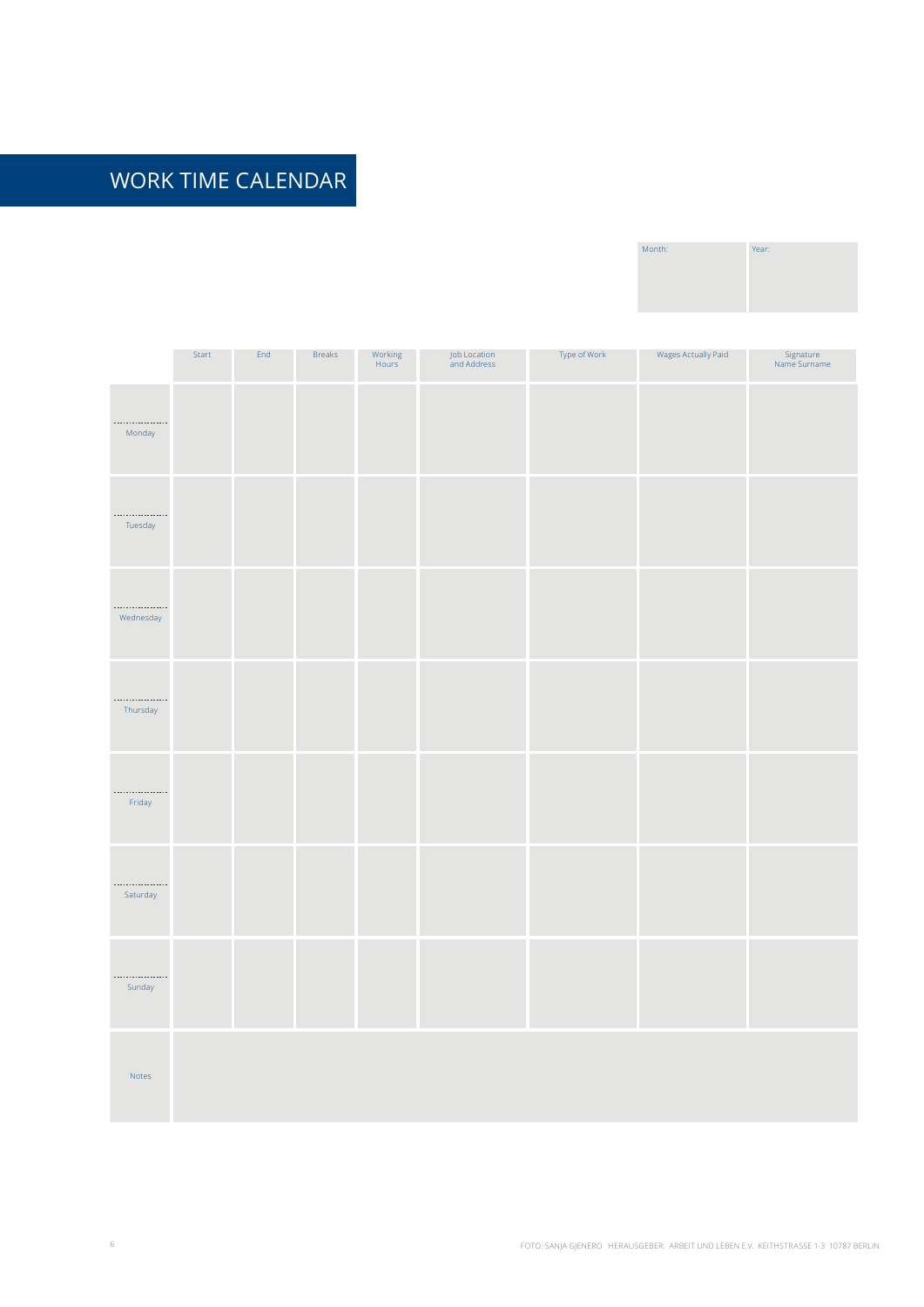| Month: | Year: |
|--------|-------|
|        |       |
|        |       |

|                            | Start | $\ensuremath{\mathsf{End}}$ | <b>Breaks</b> | Working<br>Hours | Job Location<br>and Address | Type of Work | Wages Actually Paid | Signature<br>Name Surname |
|----------------------------|-------|-----------------------------|---------------|------------------|-----------------------------|--------------|---------------------|---------------------------|
| .<br>Monday                |       |                             |               |                  |                             |              |                     |                           |
| <br>Tuesday                |       |                             |               |                  |                             |              |                     |                           |
| .<br>Wednesday             |       |                             |               |                  |                             |              |                     |                           |
| .<br>Thursday              |       |                             |               |                  |                             |              |                     |                           |
| .<br>Friday                |       |                             |               |                  |                             |              |                     |                           |
| <br>Saturday               |       |                             |               |                  |                             |              |                     |                           |
| <br>Sunday                 |       |                             |               |                  |                             |              |                     |                           |
| $\operatorname{\sf Notes}$ |       |                             |               |                  |                             |              |                     |                           |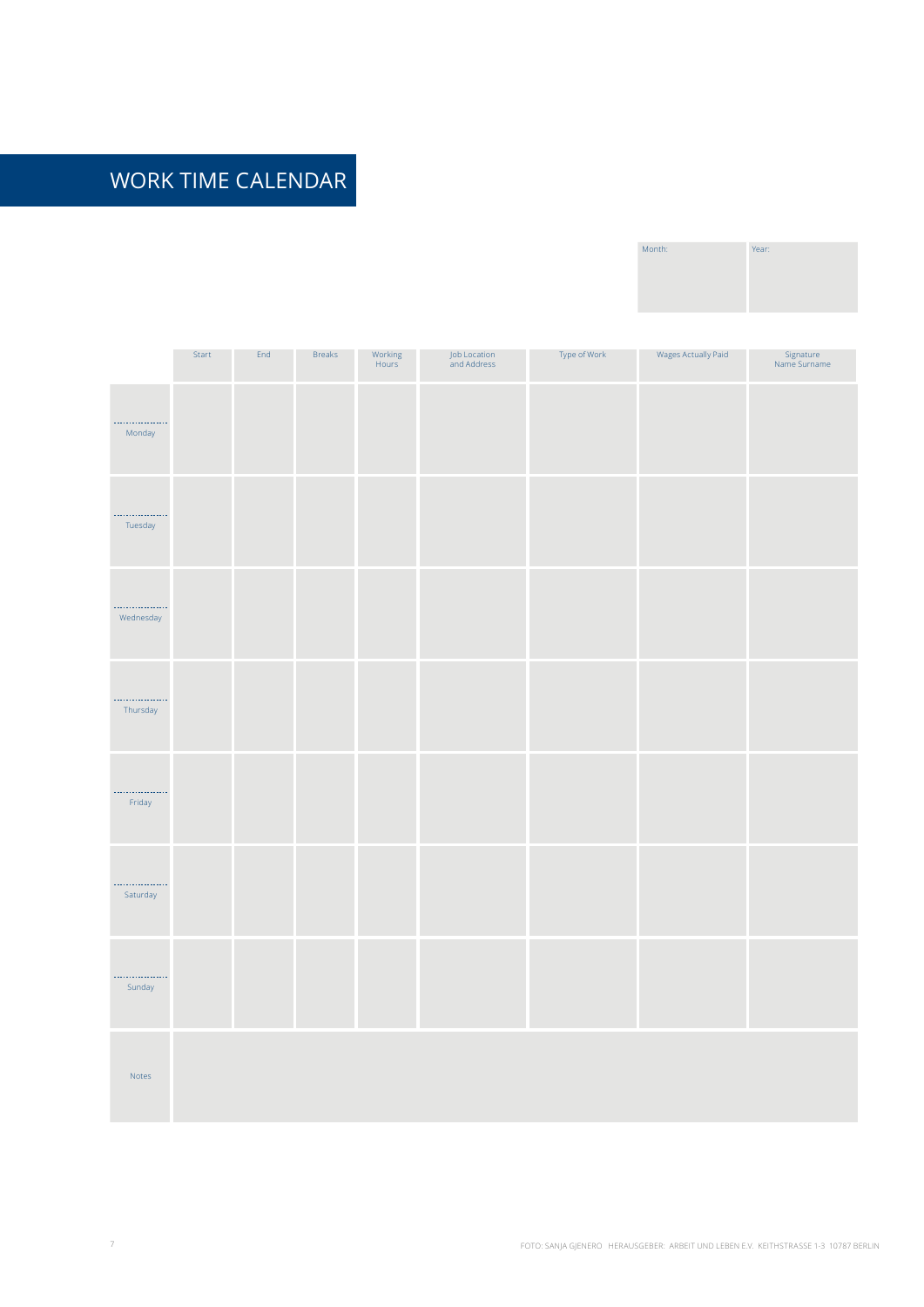| Month: | Year: |
|--------|-------|
|        |       |
|        |       |

|                            | Start | $\ensuremath{\mathsf{End}}$ | <b>Breaks</b> | Working<br>Hours | Job Location<br>and Address | Type of Work | Wages Actually Paid | Signature<br>Name Surname |
|----------------------------|-------|-----------------------------|---------------|------------------|-----------------------------|--------------|---------------------|---------------------------|
| .<br>Monday                |       |                             |               |                  |                             |              |                     |                           |
| <br>Tuesday                |       |                             |               |                  |                             |              |                     |                           |
| .<br>Wednesday             |       |                             |               |                  |                             |              |                     |                           |
| .<br>Thursday              |       |                             |               |                  |                             |              |                     |                           |
| .<br>Friday                |       |                             |               |                  |                             |              |                     |                           |
| <br>Saturday               |       |                             |               |                  |                             |              |                     |                           |
| <br>Sunday                 |       |                             |               |                  |                             |              |                     |                           |
| $\operatorname{\sf Notes}$ |       |                             |               |                  |                             |              |                     |                           |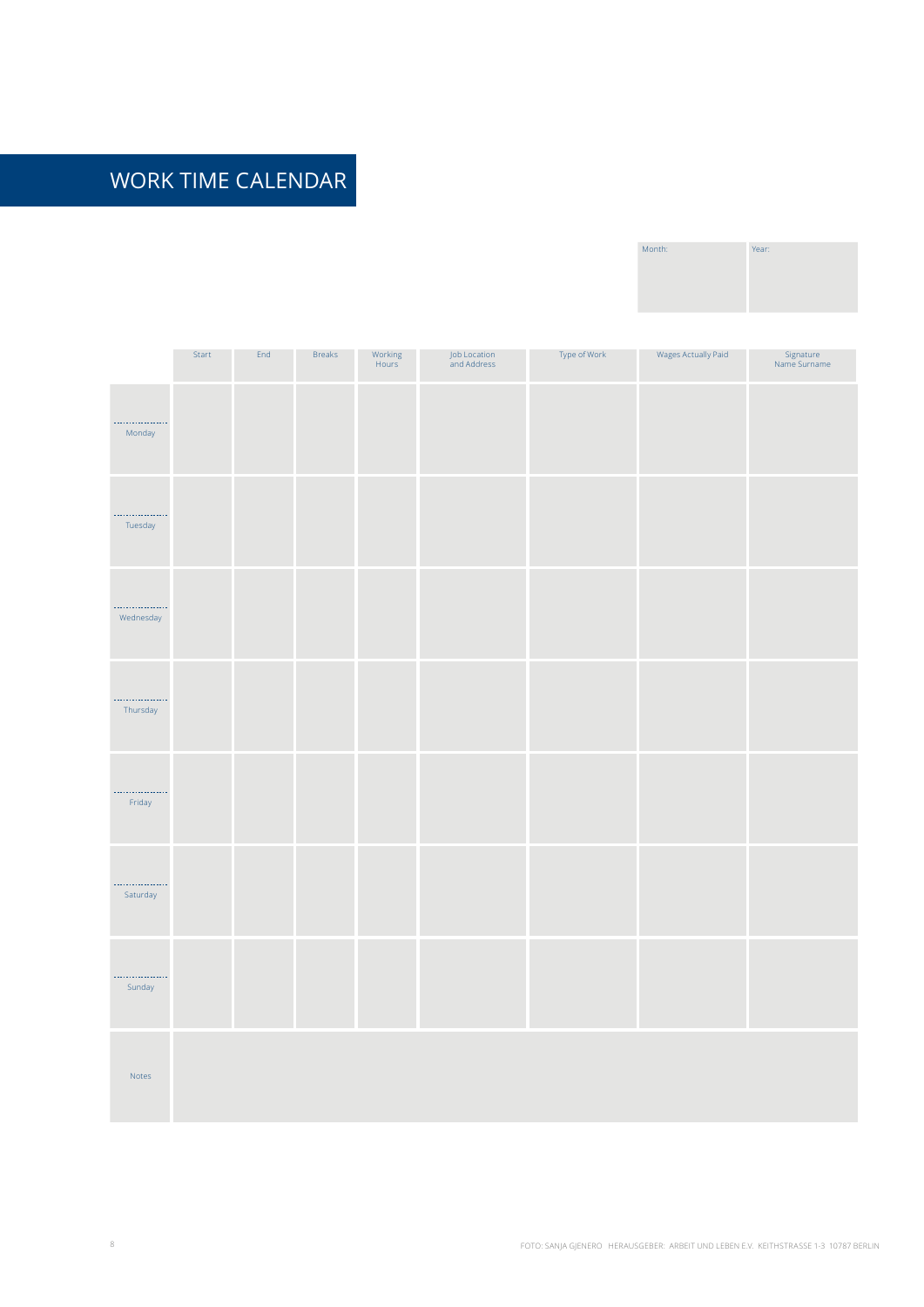### Assertion, Instructions

#### You can request your salary from your boss in the following manner:

- In Germany your wage is due no later than the 15th of the following month. If your boss does not pay your wage despite your request, you have to assert your claim immediately in written form. Otherwise you may lose your entitlement to your money!
- Use the formulations on the next page and complete them with your information.
- Try to deliver the letter to your boss in such a way that you can prove that he has received the letter. Ask for a confirmation that you have delivered the letter. The latter could be done by a colleague delivering the letter for you. If you send the letter by fax, keep the sending confirmation safe.
- Join forces with other colleagues having the same problem.
- If your boss goes bankrupt, in Germany there is the possibility that the Federal Employment Office will pay your salary for a maximal period of **three months** ("Insolvenzgeld") in Germany. You have to submit the request within **two months**.
- If your boss does not react upon this letter, you have to sue him in court as soon as possible.
- Ask for support at a counselling centre, a lawyer/attorney or a trade union!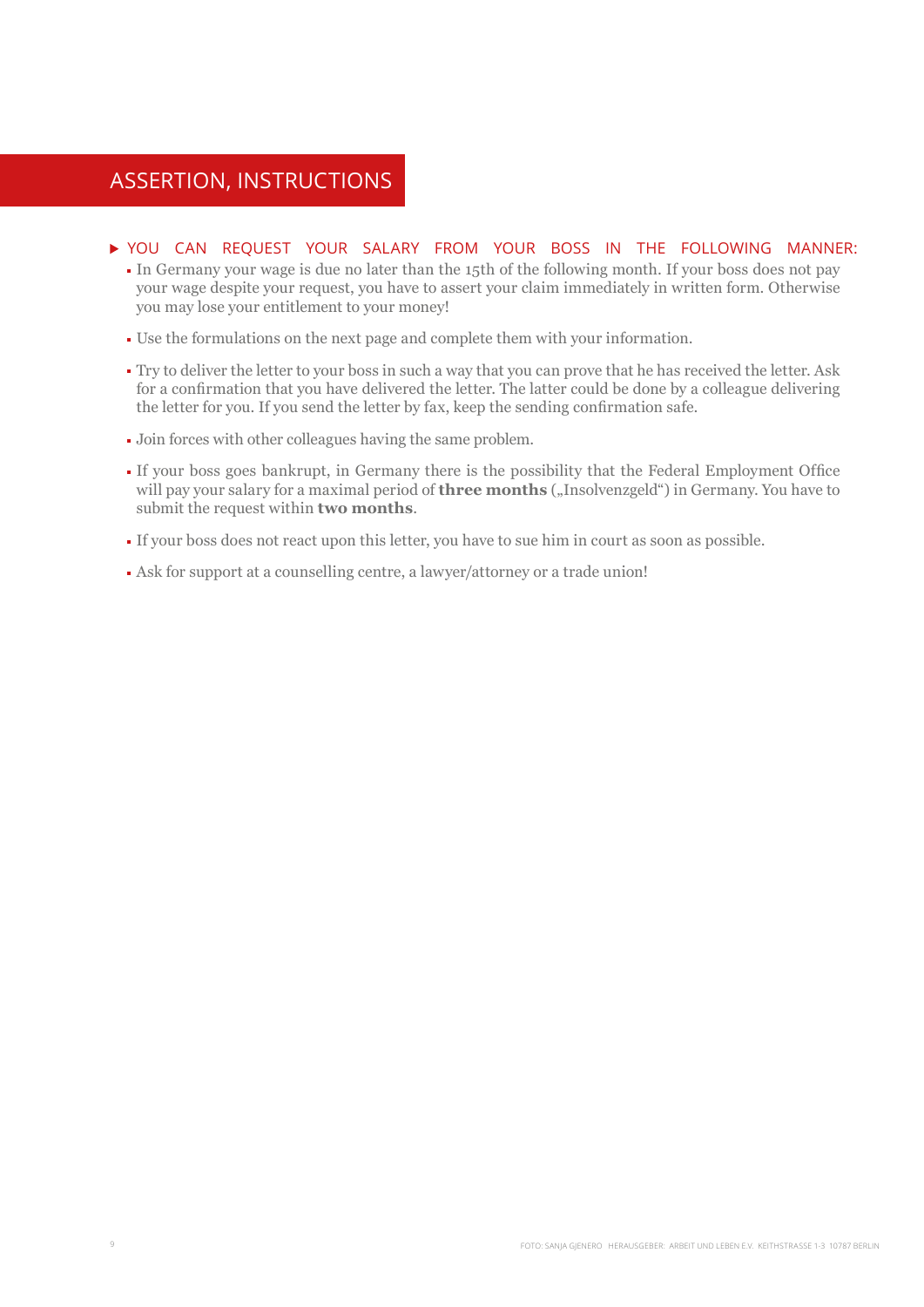## Assertion, Example Letter

| M. Muster<br>NAME SURNAME WORKER/EMPLOYEE<br>Hauptstrabe 1<br><b>STREET NUMBER</b> |  |  |  |  |  |  |  |  |  |  |
|------------------------------------------------------------------------------------|--|--|--|--|--|--|--|--|--|--|
| 12345 Stadt<br>POSTAL CODE CITY                                                    |  |  |  |  |  |  |  |  |  |  |
| Hotel Plaza<br><b>NAME OF COMPANY</b>                                              |  |  |  |  |  |  |  |  |  |  |
| Maríus Mauer<br>NAME SURNAME EMPLOYER                                              |  |  |  |  |  |  |  |  |  |  |
| Pacellíplatz 3<br><b>STREET NUMBER</b>                                             |  |  |  |  |  |  |  |  |  |  |
| 23456 Kreisstadt<br>POSTAL CODE CITY                                               |  |  |  |  |  |  |  |  |  |  |

Wage requirement for Mai 2013

Ladies and Gentlemen,

Unfortunately, you have missed to pay me for  $\frac{0.5}{N}$  2013 until today.

In  $\frac{M\alpha\acute{\iota}}{M\text{ONTHYEAR}}$  have worked a total of  $\frac{S}{N}$  hours. Given the hourly gross wage rate of  $\mathbb{C}$  10,-I am entitled to a monthly wage of  $\epsilon_{\frac{85}{\text{AMOUNT DUE}}}.$ 

My number of hours worked is as follows

. . . 1) 5. Maí 2013, 8<sup>00</sup> bís 17<sup>00</sup>, 8,5 Stunden<br>detailed list of hours worked

Hereby I kindly ask you to transfer the amount on my account known to you no later than  $\frac{1}{\text{DAY MONTH YEAR}}$ 

If you remain inactive during this period, I will take legal action to assert my claim.

Sincerely yours, NAME SURNAME SIGNATURE (READA M. Muster

Stadt<br><sup>CITY</sup> DAY MONTH YEAR<br>DAY MONTH YEAR

#### important!

All fields marked must be filled in with your personal data and information.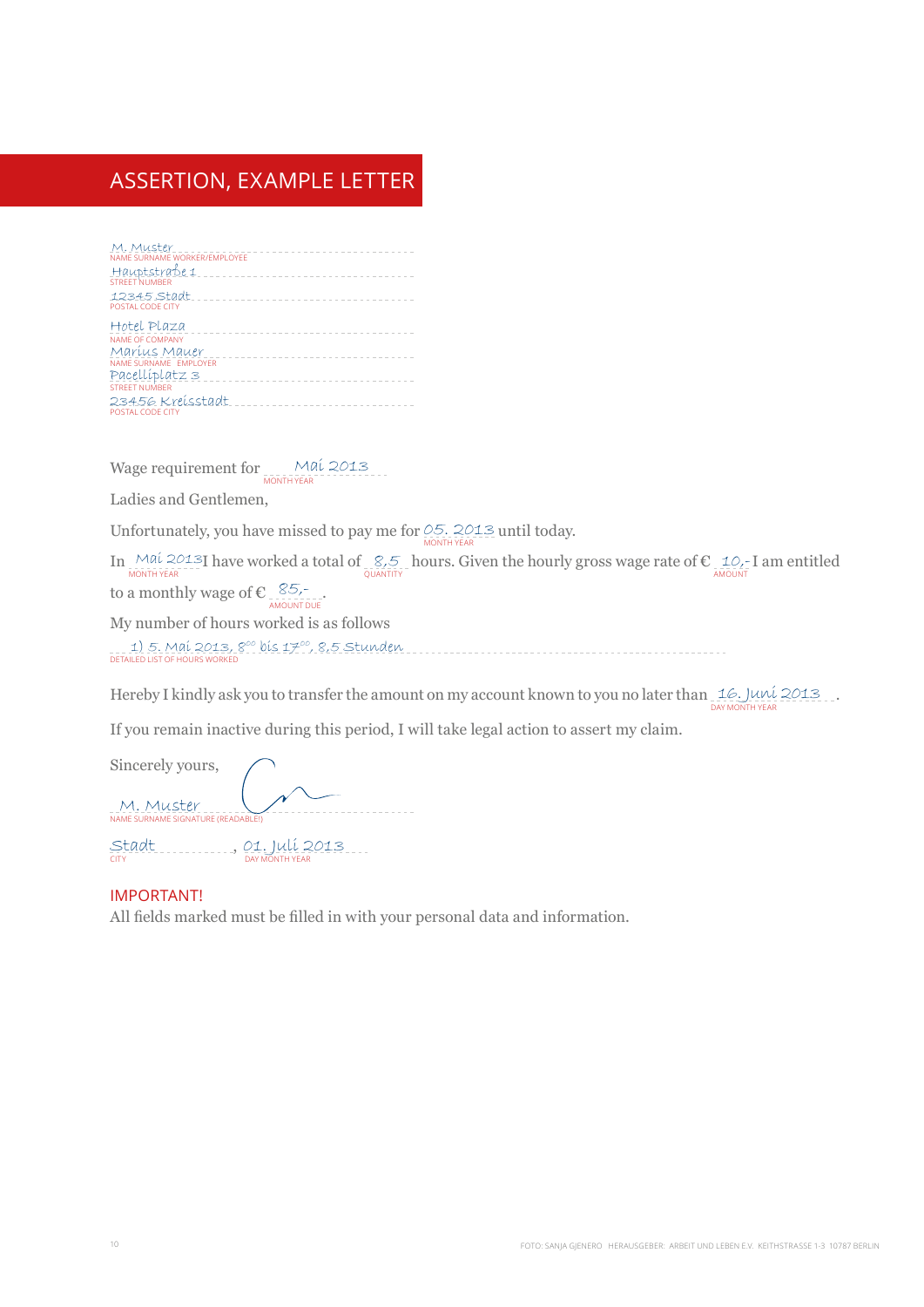### geltendmachung

| NAME SURNAME WORKER/EMPLOYEE |  |
|------------------------------|--|
| <b>STREET NUMBER</b>         |  |
| POSTAL CODE CITY             |  |
| <b>NAME OF COMPANY</b>       |  |
| NAME SURNAME EMPLOYER        |  |
| <b>STREET NUMBER</b>         |  |
| POSTAL CODE CITY             |  |

Arbeitslohnforderung für <sub>MONTH YEAR</sub>

Sehr geehrte Damen und Herren,

leider haben Sie bis heute meinen Lohn für wontt vear micht bezahlt.

Im  $\frac{1}{\text{MOMTHYEAR}}$  habe ich insgesamt  $\frac{1}{\text{MOMHTYF}}$  Stunden gearbeitet. Bei einem Stundensatz von  $\epsilon$ habe ich einen monatlichen Lohnanspruch von  $\epsilon_{\frac{1}{\text{AMOUNTOUE}}}$ 

Meine Stundenzahl ergibt sich wie folgt:

detailed list of hours worked

Ich bitte Sie um die Überweisung dieses Betrages auf mein Ihnen bekanntes Konto spätestens bis zum

### day Month year .

Sollten Sie innerhalb dieser Frist untätig bleiben, werde ich meine Lohnansprüche gerichtlich geltend machen.

Mit freundlichen Grüßen

Name SurName signature (readabLe!)

 $\overline{\rm{cm}}$  , den  $\overline{\rm{cm}}$  , den  $\overline{\rm{cm}}$  day month year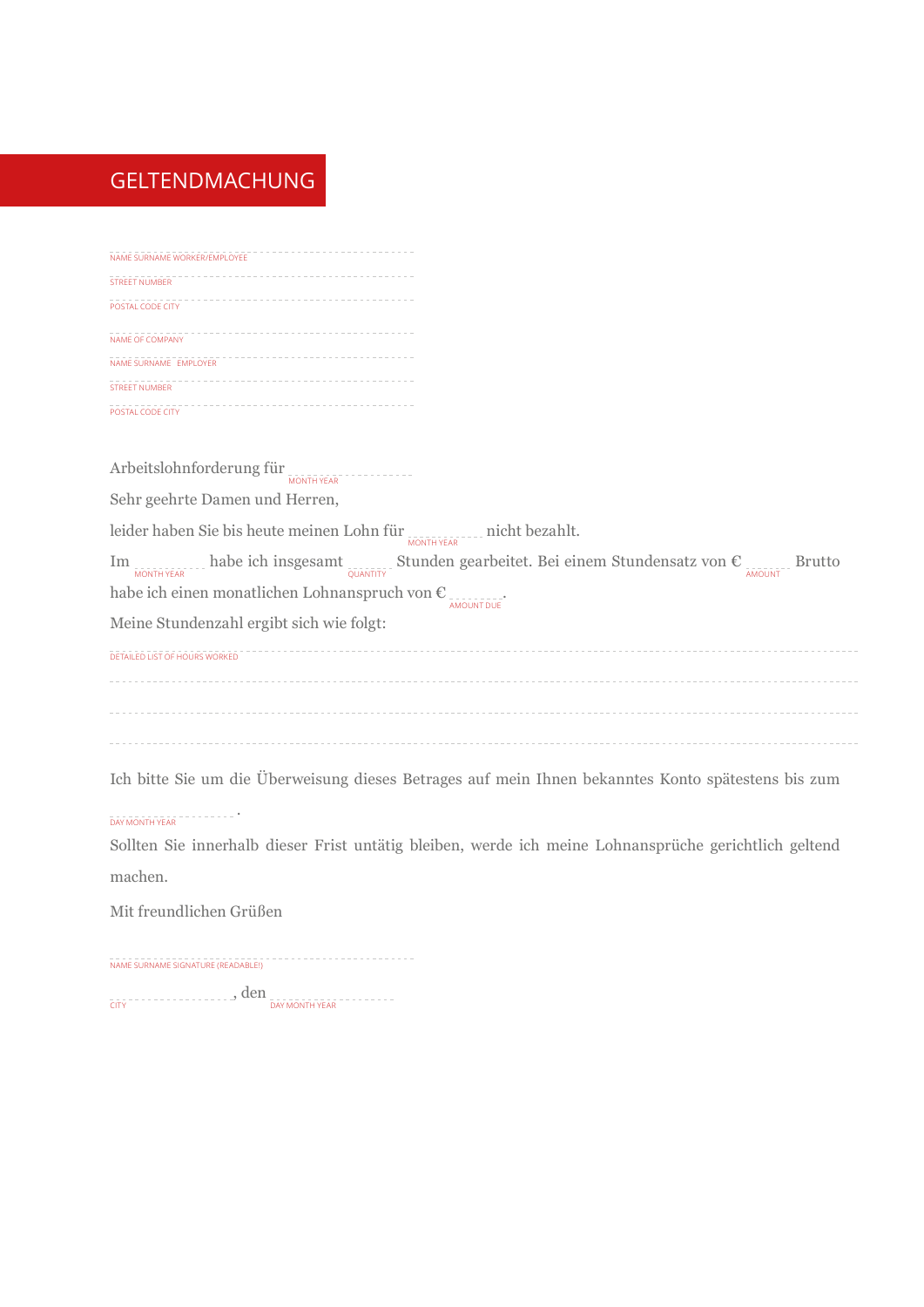## **NOTES**